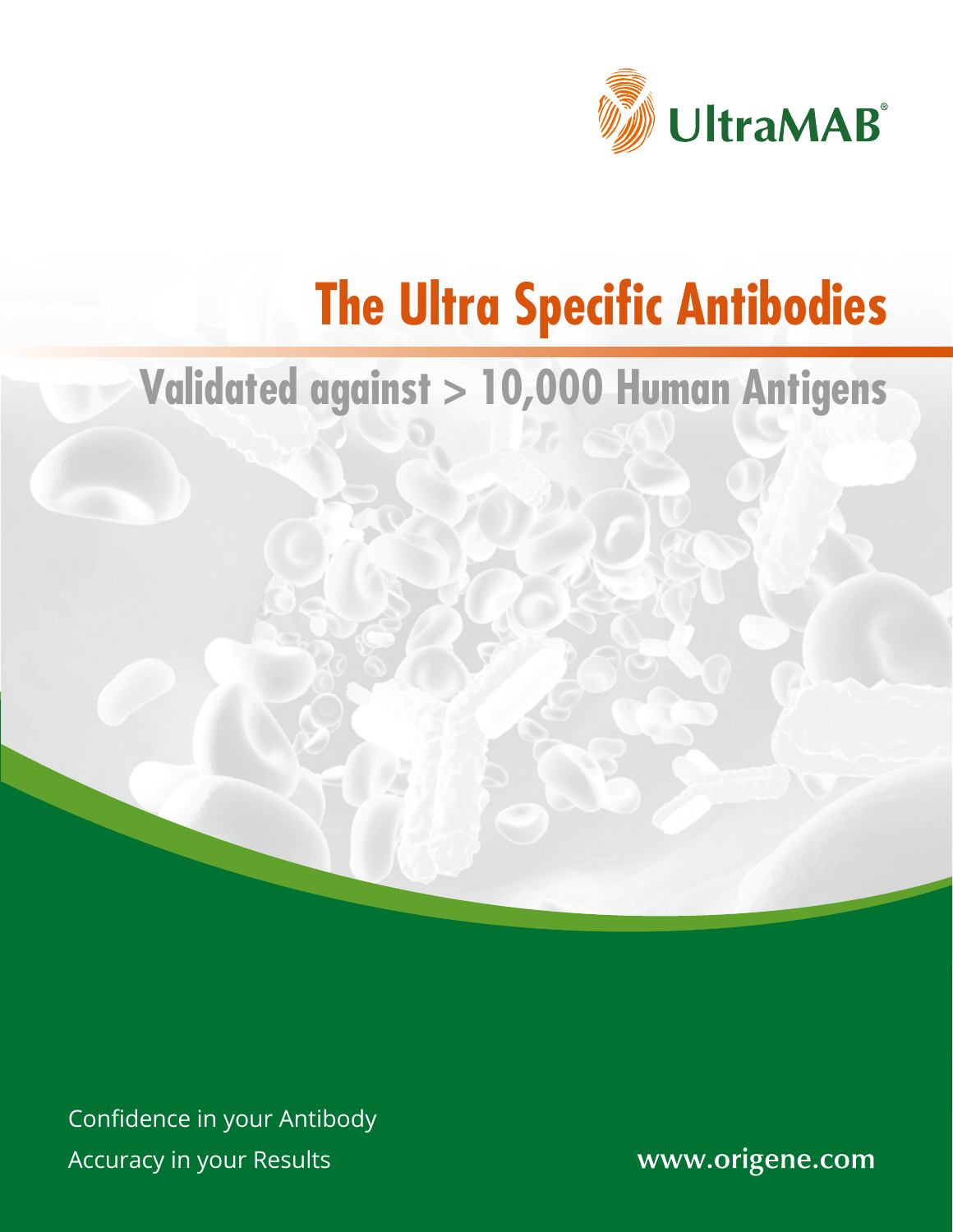#### **Trust Your IHC Antibodies**

High-specificity is the pre-requisite for any antibody used in diagnostic and therapeutic applications. Antibody cross-reactivity will create unexpected side effects or false diagnostic reports for clinicians. Research data from various groups have shown that some monoclonal antibodies on the market are not mono-specific. Similar epitopes are sometimes found across multiple unrelated proteins.

#### **Antibody Validation Technology**

Protein microarray technology can evaluate antibody specificity at the proteome-wide level. With the world's largest collection of overexpression antigen standards, OriGene developed a high density protein microarry chip for antibody validation. This protein chip is spotted with over 10,00 unique overexpression proteins in duplicate on a single nitrocellulose coated glass slide. OriGene's protein microarray technology has been used to validate the specificity of an existing ERCC1 diagnostic monoclonal antibody, and has been applied as a screening method to identify the most specific TrueMAB™ monoclonal antibody for ERCC1.



OriGene's overexpression lysate protein microarray chip comprises of over 22,000 spots. It includes over 10,000 unique protein lysates printed in duplicate and large selections of positive and negative controls. The array was manufactured as indicated and tested with 1:500 dilution of OriGene's anti-DDK (TA500011) tag antibody followed by dylight 649 conjugated goat anti-mouse IgG secondary antibody.

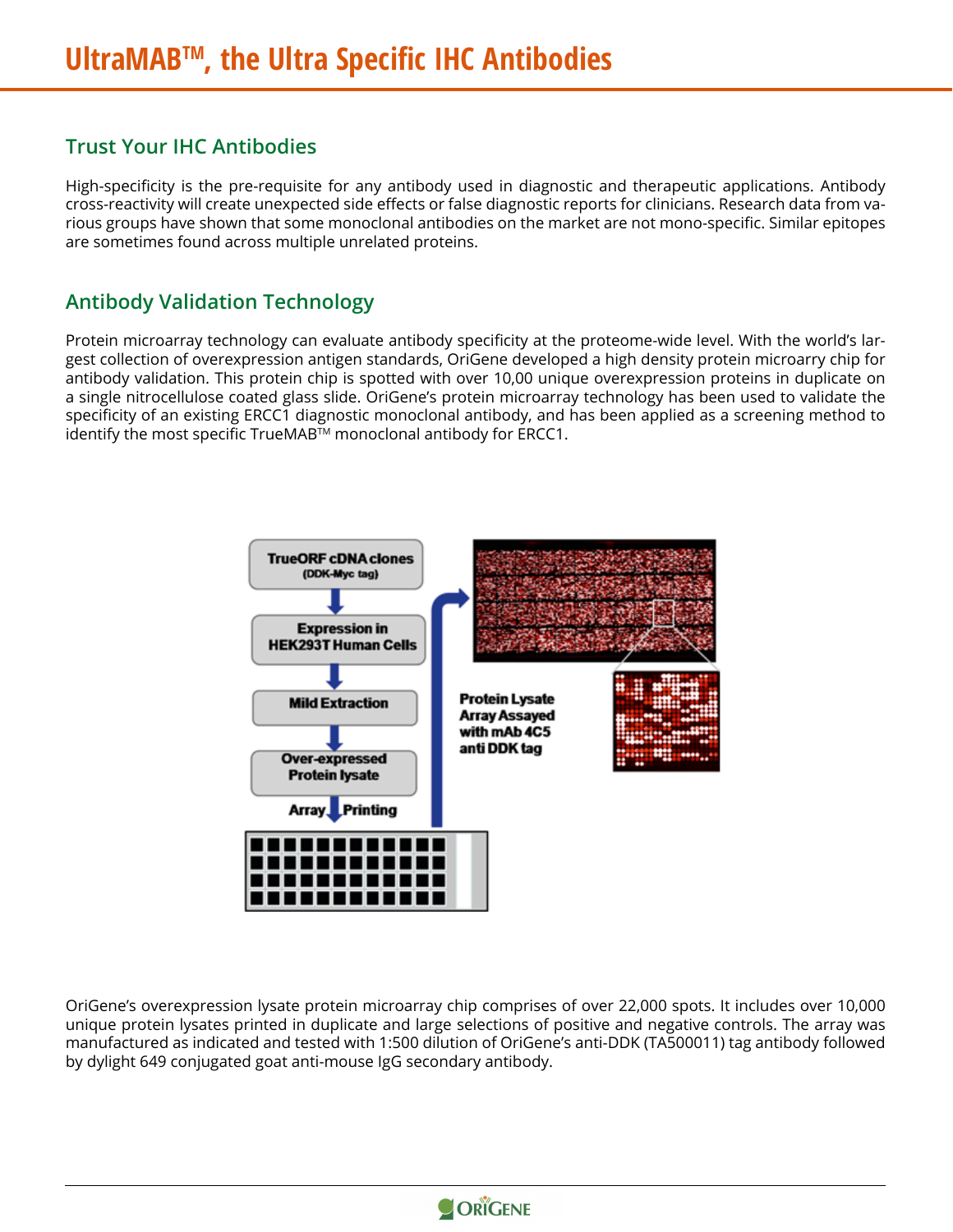The excision repair cross-complementation group 1 (ERCC1) protein is an important biomarker for clinicians to predict whether certain patient populations with non-small cell lung carcinoma (NSCLC) will respond to cisplatin chemotherapy. As such, it is critical to develop highly-specific immunohistochemistry validated monoclonal antibodies for this diagnostic test. Several publications reveal that 8F1, the most commonly used antibody clone for ERCC1, exhibits cross-reactivity to an unknown protein in ERCC1 deficient cell lines. By using OriGene's protein microarray technology, the corresponding cross-reactive binding protein for the 8F1 antibody was identified (Figure 1a). This technology also enabled OriGene to successfully develop the most specific UltraMAB™ monoclonal antibody for ERCC1 (clone 4F9) (Figure 1b). This data was further confirmed by western blot analysis (Figure 2) and in IHC by testing on an NSCLC tissue section (Figure 3).





#### **Figure 1. Specificity test results with OriGene's 10K protein microarray chip.**

ERCC1 antibodies, 8F1 and UltraMAB 4F9, were used to immunostain a 10K protein microarray chip. 8F1 demonstrates recognition against two ERCC1 variants in subarrays 1 and 2 as well as a third protein in subarray 3, labeled as "Protein 8F1" (a). 4F9 specifically recognizes two ERCC1 variants in subarrays 1 and 2 with no additional proteins in subarray 3 (b)



**Figure 2. IHC staining of FFPE normal adjacent lung from tumor specimen using ERCC1 UltraMAB (clone 4F9, 1ug/ml).**



**Figure 3. IHC staining of FFPE endometrial carcinoma using ERCC1 UltraMAB (clone 4F9, 1ug/ml).**

#### **Reference:**

1. D. Ma, et al., Using protein microarray technology to screen anti-ERCC1 monoclonal antibodies for specificity and applications in pathology. BMC Biotechnology. 2012 Nov 21;12(1):88

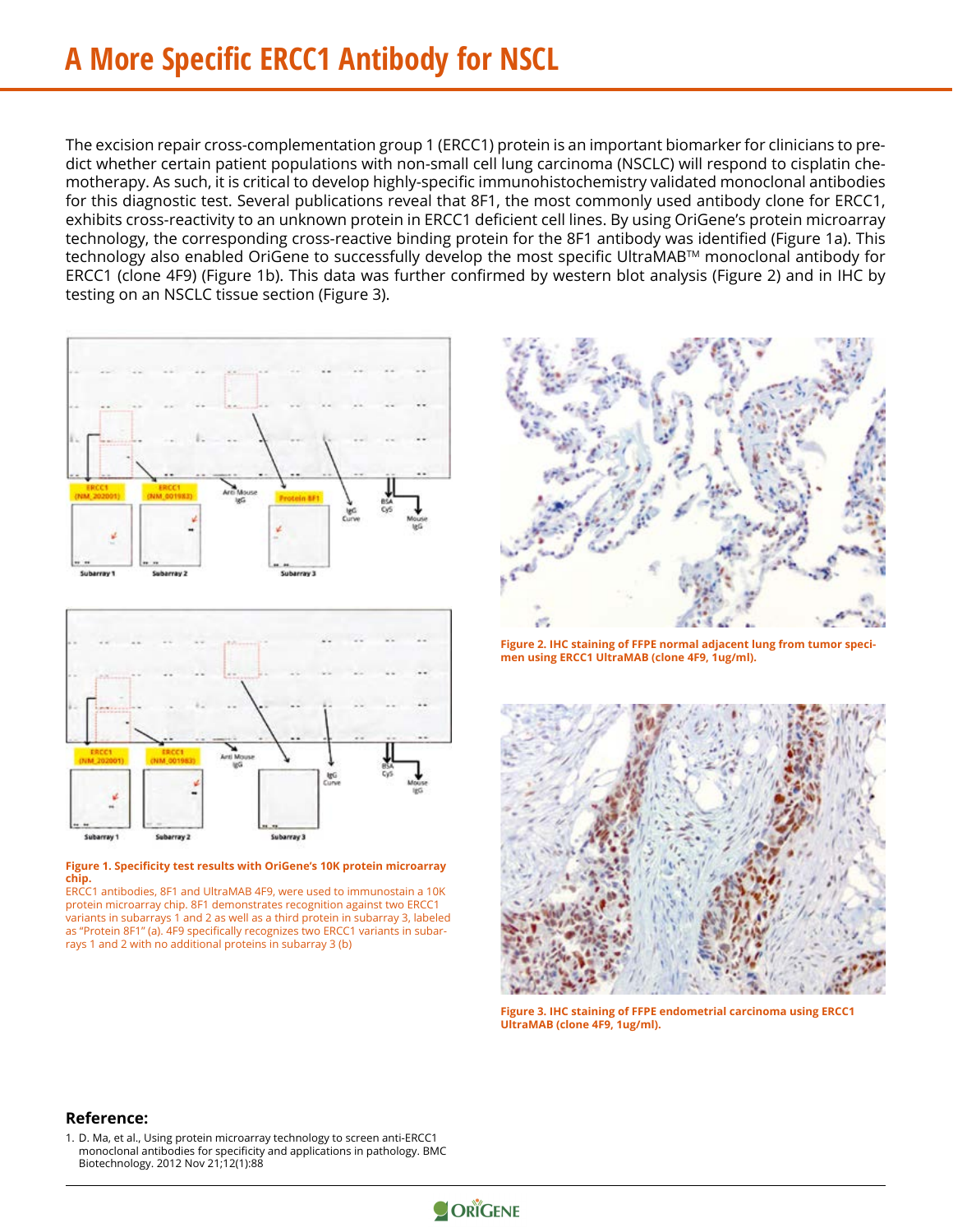Human epidermal growth factor receptor 2 (HER2, also known as ERBB2, CD340 or p185 is a member of the epidermal growth factor receptor (EGFR/ErbB) family. Amplification or over-expression of this gene has been shown to play an important role in the pathogenesis and progression of certain aggressive types of breast cancer and gastric cancer and it has evolved to become an important biomarker and target of therapy for the disease.

A semi-quantitative immunohistochemical assay using anti-HER2 antibody is applied to determine HER2 protein overexpression in breast cancer tissues. The specificity of the HER2 antibody (e.g. Clone 4B5) is critical because the test results will help oncologist decide a patient should receive Herceptin™ treatment. By using OriGene's highdensity protein microarray, we have revealed that the antibody 4B5 is not specific to HER2 protein. As shown in Figure 1, this antibody also reacts with ZSCAN1B and HER4 (ERBB4). In contrast, HER2 UltraMAB (Clone UMAB36) developed by OriGene only recognizes HER2 protein and is thus specific. The performance of HER2 UltraMABTM is also validated with IHC staining of breast cancer tissues (Figure 2).



**Figure 1. ERBB2 antibody specificity test results with OriGene's 10K protein microarray chip.** Antibody 4B5 (left) and OriGene's HER2 UltraMAB UM500036 (right). The commonly used diagnostic antibody 4B5 recognizes not only HER2 (ERBB2) protein, but also HER4 (ERBB4) and an unrelated protein ZSCAN18. OriGene's anti-HER2 UltraMAB recognizes only HER2 (ERBB2) protein.



Figure 2. Immunohistochemical staining of paraffin-embedded Carcinoma of breast tissue (HER2+++) using anti-ERBB2 mouse monoclonal antibody. (Clone UMAB36, Dilution 1:100)

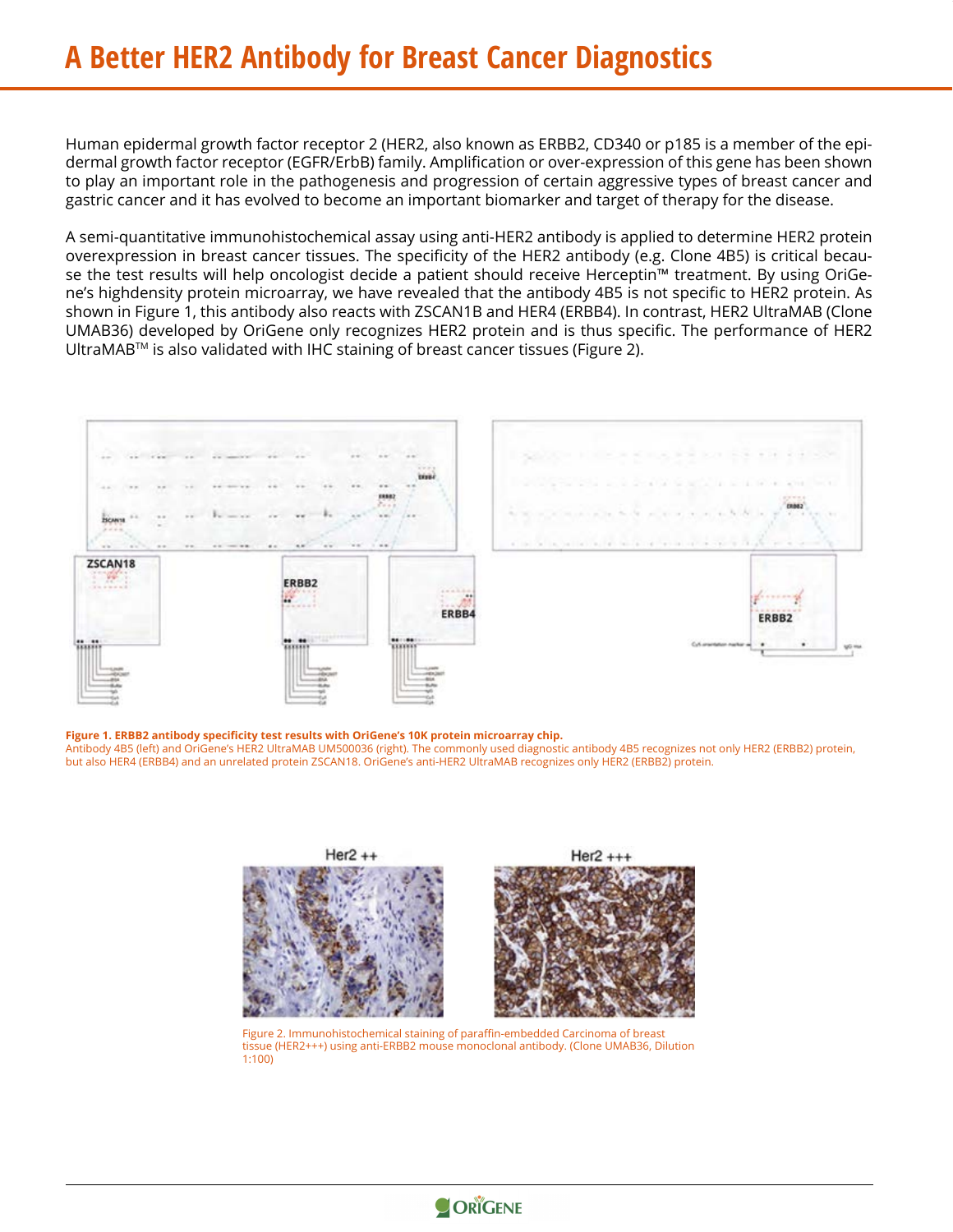#### **The Ultra Specific Antibody with Outstanding Performance**

In additional to speficity, performance is also crucial to antibodies used for diagnostic and therapeutic applications. To ensure the superior performance, OriGene validates every UltraMAB™ monoclonal antibody according to the scientific findings and the medical records of related diseases. Major applications of validation include WB, IHC staining with over 25 types of normal and cancer human tissues, IF/ICC, and FACS

#### **UltraMABTM Development Flowchart Selected UltraMABTMs Available**



| AI K             | β-Catenin        | CD19       |
|------------------|------------------|------------|
| CD <sub>20</sub> | CD68             | CD80       |
| Desmin           | EGFR             | EpCAM      |
| ERCC1            | FRG              | GATA3      |
| HF4              | HFR <sub>2</sub> | IDO1       |
| <b>JUN</b>       | Ki67             | KRT20/CK20 |
| LGR5             | MFT              | MUC1/FMA   |
| NCAM1/CD56       | p53              | PD1        |
| $PD-12$          | TOP2A            | Troponin   |

#### **Interested? Try UltraMABTM Today**

**View more targets on www.origene.com/ultramab**